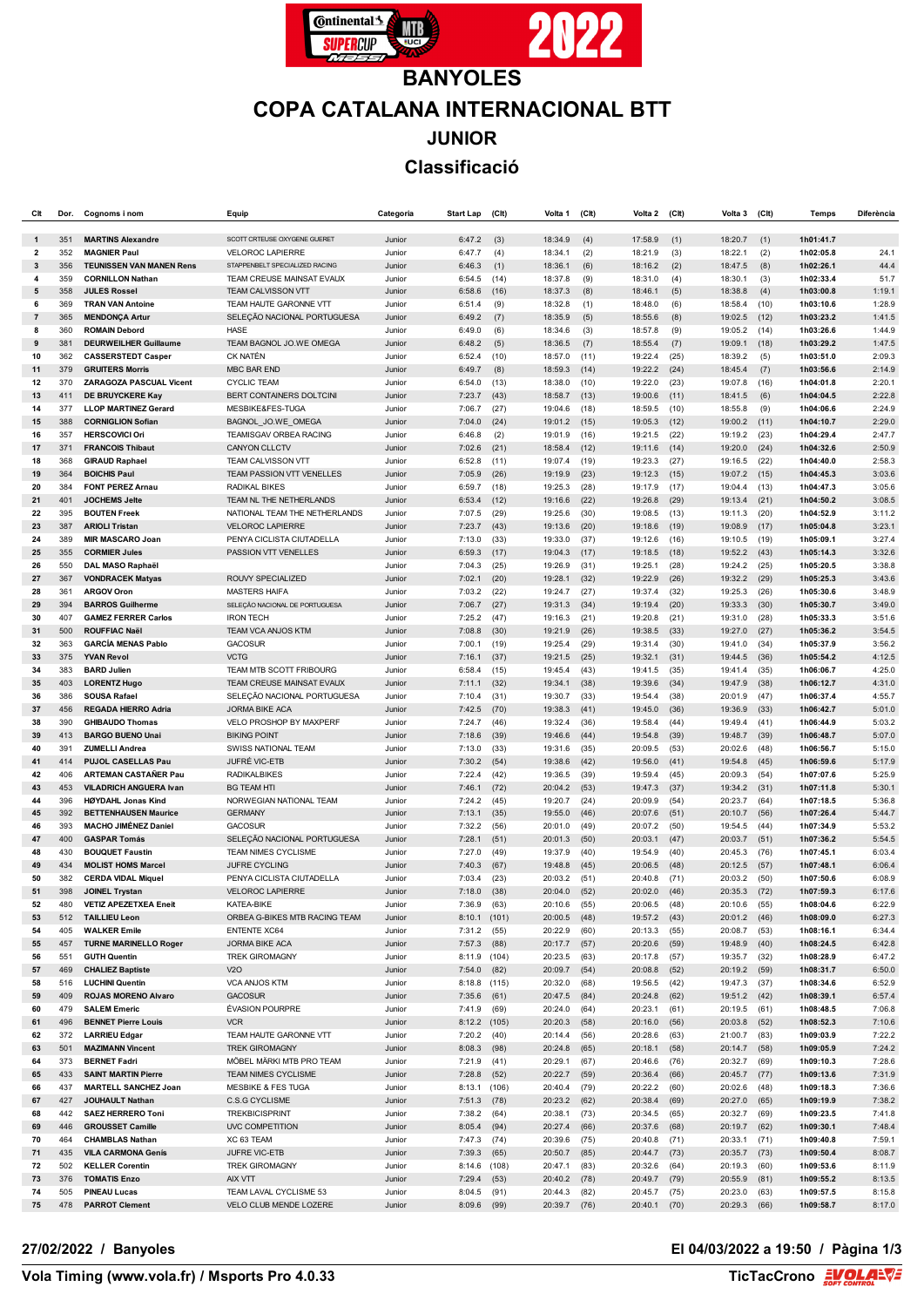

## **BANYOLES COPA CATALANA INTERNACIONAL BTT JUNIOR Classificació**

| СIt        | Dor.       | Cognoms i nom                                          | Equip                                                    | Categoria        | <b>Start Lap</b>             | (C <sub>It</sub> ) | Volta 1                        | (C <sup>H</sup> ) | Volta 2                        | (C <sub>l</sub> ) | Volta 3                        | $($ Clt $)$    | <b>Temps</b>           | Diferència         |
|------------|------------|--------------------------------------------------------|----------------------------------------------------------|------------------|------------------------------|--------------------|--------------------------------|-------------------|--------------------------------|-------------------|--------------------------------|----------------|------------------------|--------------------|
| 76         | 484        | <b>SHEMER Matan</b>                                    | <b>VCI</b>                                               | Junior           | 7:34.1                       | (59)               | 20:38.4                        | (74)              | 21:05.6                        | (84)              | 20:40.7                        | (75)           | 1h09:58.8              | 8:17.1             |
| 77         | 447        | <b>GALLAGUET NAVARRO Ivan</b>                          | NINETA BIKE CLUB                                         | Junior           | 8:22.7                       | (121)              | 20:42.0                        | (80)              | 20:36.5                        | (67)              | 20:30.2                        | (67)           | 1h10:11.4              | 8:29.7             |
| 78         | 366        | <b>GELABERT POL Daniel</b>                             | <b>BIKINGPOINT</b>                                       | Junior           | 7:25.8                       | (48)               | 20:32.0                        | (68)              | 21:04.2                        | (83)              | 21:13.0                        | (87)           | 1h10:15.0              | 8:33.3             |
| 79         | 421        | <b>MUXÍ TATJÉ Oriol</b>                                | <b>MESBIKE &amp; FES TUGA</b>                            | Junior           | 7:36.3                       | (62)               | 20:33.8                        | (71)              | 20:54.7                        | (81)              | 21:13.4                        | (89)           | 1h10:18.2              | 8:36.5             |
| 80         | 426        | <b>GOMES DUARTE Nuno Miguel</b>                        | <b>JORMA BIKE ACA</b>                                    | Junior           | 7:57.0                       | (87)               | 20:34.4                        | (72)              | 20:45.1                        | (74)              | 21:24.7                        | (97)           | 1h10:41.2              | 8:59.5             |
| 81         | 410        | ZARAGOZA PASCUAL Marc                                  | <b>CYCLIC TEAM</b>                                       | Junior           | 7:32.9                       | (57)               | 20:40.1                        | (77)              | 20:52.4                        | (80)              | 21:38.8                        | (102)          | 1h10:44.2              | 9:02.5             |
| 82         | 506        | <b>ARLES Victor</b>                                    | V2O                                                      | Junior           | 8:29.1                       | (131)              | 21:10.2                        | (92)              | 20:55.6                        | (82)              | 20:31.8                        | (68)           | 1h11:06.7              | 9:25.0             |
| 83         | 441        | PLANA JUANOLA Lluc                                     | <b>TEAM TORRENT</b>                                      | Junior           | 7:53.2                       | (81)               | 20:33.4                        | (70)              | 21:49.0                        | (109)             | 20:55.4                        | (79)           | 1h11:11.0              | 9:29.3             |
| 84         | 439        | ROS BRICOLLÉ Ferran                                    | FES BICI 3.0                                             | Junior           | 8:20.5                       | (118)              | 21:13.2                        | (93)              | 20:46.8                        | (77)              | 20:52.7                        | (78)           | 1h11:13.2              | 9:31.5             |
| 85         | 443        | <b>CAMPMOL PAYET Martí</b>                             | <b>RADICALBIKES</b>                                      | Junior           | 7:35.5                       | (60)               | 20:53.7                        | (86)              | 21:07.4                        | (85)              | 21:39.0                        | (103)          | 1h11:15.6              | 9:33.9             |
| 86         | 408        | LLADO VILLALONGA Rafel                                 | <b>NO</b>                                                | Junior           | 7:52.7                       | (80)               | 21:20.2                        | (96)              | 21:33.5                        | (102)             | 20:35.9                        | (74)           | 1h11:22.3              | 9:40.6             |
| 87         | 436        | <b>MARRODÁN TIO Martí</b>                              | JUFRE VIC - ETB                                          | Junior           | 7:48.3                       | (75)               | 21:06.4                        | (90)              | 21:22.4                        | (90)              | 21:13.2                        | (88)           | 1h11:30.3              | 9:48.6             |
| 88         | 511        | <b>SCHOUTEDEN Evan</b><br><b>AZZOLA Robin</b>          | ORBEA G-BIKES MTB CYCLING TEAM                           | Junior           | 8:21.2                       | (119)              | 21:02.3                        | (88)              | 20:47.3                        | (78)              | 21:20.7                        | (95)           | 1h11:31.5              | 9:49.8             |
| 89<br>90   | 459<br>497 | <b>PORTELLI Simon</b>                                  | TEAM LOZERE CYCLISME<br><b>VCR</b>                       | Junior<br>Junior | 7:49.0<br>8:13.7             | (76)<br>(107)      | 21:02.5<br>21:27.6             | (89)<br>(100)     | 21:35.4<br>21:09.8             | (104)<br>(86)     | 21:15.4<br>20:55.6             | (91)<br>(80)   | 1h11:42.3<br>1h11:46.7 | 10:00.6<br>10:05.0 |
| 91         | 488        | <b>BORTOLAZZI MARISCAL Adán</b>                        | SAXUN EXTRUSAX PRIMOTI                                   | Junior           | 7:54.2                       | (83)               | 21:22.4                        | (97)              | 21:21.9                        | (88)              | 21:12.2                        | (86)           | 1h11:50.7              | 10:09.0            |
| 92         | 385        | <b>ECHEVERRI BANDRÉS Gabriel</b>                       | <b>BTT NAVARRA</b>                                       | Junior           | 7:40.2                       | (66)               | 21:42.9                        | (108)             | 21:35.0                        | (103)             | 21:09.8                        | (85)           | 1h12:07.9              | 10:26.2            |
| 93         | 455        | <b>MARZAL ALTEMIR Leo</b>                              | BIKEPARK BAUHAUS TORREDEMBARRA                           | Junior           | 7:40.8                       | (68)               | 20:23.1                        | (61)              | 22:07.7                        | (120)             | 22:00.3                        | (114)          | 1h12:11.9              | 10:30.2            |
| 94         | 507        | <b>FLEERACKERS Tibo</b>                                | ORBEA-GBIKES MTB RACING TEAM                             | Junior           | 8:11.1                       | (103)              | 20:55.0                        | (87)              | 21:25.8                        | (92)              | 21:49.4                        | (108)          | 1h12:21.3              | 10:39.6            |
| 95         | 465        | <b>PEYS Mael</b>                                       | TEAM VTT GAURIAC 33                                      | Junior           | 8:06.6                       | (95)               | 21:20.0                        | (95)              | 21:29.6                        | (96)              | 21:26.6                        | (98)           | 1h12:22.8              | 10:41.1            |
| 96         | 416        | <b>VAZQUEZ DUCHAMP Enzo</b>                            | AMUNT CC-TBIIKES-BH                                      | Junior           | 7:55.1                       | (84)               | 21:32.3                        | (101)             | 21:32.8                        | (100)             | 21:24.6                        | (96)           | 1h12:24.8              | 10:43.1            |
| 97         | 508        | <b>CURTY Paul</b>                                      | TEAM VELO CLUB DOLOIS                                    | Junior           | 8:22.9                       | (122)              | 21:26.1                        | (98)              | 21:31.3                        | (99)              | 21:13.6                        | (90)           | 1h12:33.9              | 10:52.2            |
| 98         | 481        | <b>PUJOL Matahi</b>                                    | <b>VTT EVASION POURPRE</b>                               | Junior           | 8:11.0                       | (102)              | 21:47.4                        | (111)             | 21:22.2                        | (89)              | 21:15.9                        | (93)           | 1h12:36.5              | 10:54.8            |
| 99         | 487        | <b>CODINA BLAZQUEZ Oriol</b>                           | JUFRÉ CYCLING                                            | Junior           | 8:27.0                       | (128)              | 21:39.3                        | (105)             | 21:28.4                        | (95)              | 21:03.9                        | (84)           | 1h12:38.6              | 10:56.9            |
| 100        | 440        | <b>TONARINI Leonardo</b>                               | IB MTB ACADEMY                                           | Junior           | 7:59.0                       | (89)               | 21:39.5                        | (106)             | 21:42.6                        | (107)             | 21:19.3                        | (94)           | 1h12:40.4              | 10:58.7            |
| 101<br>102 | 466<br>423 | FARRERÓ JUSCAFRESA Pau<br><b>SORRIBES ARAUZ Ronald</b> | <b>IRONTECH TECNIC AMBISIST</b><br>MIGSEGRE BIKE CLUB    | Junior<br>Junior | 8:27.7                       | (129)              | 21:53.4<br>21:08.2             | (117)<br>(91)     | 21:27.2<br>21:33.1             | (94)<br>(101)     | 20:59.7<br>21:50.9             | (82)           | 1h12:48.0<br>1h12:48.4 | 11:06.3<br>11:06.7 |
| 103        | 486        | <b>PIT Guilhem</b>                                     | CALVISSON VTT                                            | Junior           | 8:16.2<br>8:36.9             | (111)<br>(140)     | 21:48.6                        | (112)             | 21:23.5                        | (91)              | 21:15.7                        | (110)<br>(92)  | 1h13:04.7              | 11:23.0            |
| 104        | 482        | <b>PENEL Marvin</b>                                    | PENEL                                                    | Junior           | 8:19.3                       | (116)              | 21:33.6                        | (102)             | 21:54.8                        | (110)             | 21:32.2                        | (100)          | 1h13:19.9              | 11:38.2            |
| 105        | 444        | <b>CANALS SAEZ Jordi</b>                               | <b>CICLES SANS</b>                                       | Junior           | 8:25.5                       | (126)              | 21:26.1                        | (98)              | 21:29.8                        | (97)              | 22:04.8                        | (117)          | 1h13:26.2              | 11:44.5            |
| 106        | 458        | <b>SASPLUGAS VAZQUEZ Bernat</b>                        | JORMA BIKE ANDORRA                                       | Junior           | 8:39.5                       | (143)              | 21:36.4                        | (104)             | 21:31.2                        | (98)              | 21:49.4 (108)                  |                | 1h13:36.5              | 11:54.8            |
| 107        | 422        | <b>AYALA LOPEZ Adrià</b>                               | <b>TREK BICISPRINT SABADELL</b>                          | Junior           | 7:33.8                       | (58)               | 21:52.9 (115)                  |                   | 21:56.0                        | (111)             | 22:14.9 (120)                  |                | 1h13:37.6              | 11:55.9            |
| 108        | 483        | <b>LASSORT Hélian</b>                                  | <b>VCBA</b>                                              | Junior           | 8:23.7                       | (123)              | 21:47.1                        | (110)             | 21:39.5                        | (105)             | 21:47.5 (107)                  |                | 1h13:37.8              | 11:56.1            |
| 109        | 467        | <b>ABRIVARD Arthur</b>                                 | TEAM VTT GAURIAC                                         | Junior           | 8:18.4                       | (114)              | 22:06.1                        | (126)             | 21:41.4                        | (106)             | 21:32.3                        | (101)          | 1h13:38.2              | 11:56.5            |
| 110        | 399        | PÄTZOLD Jan                                            | TG 1892 E.V. BOPPARD                                     | Junior           | 7:45.9                       | (71)               | 21:56.6                        | (121)             | 22:00.1                        | (114)             | 22:00.5 (115)                  |                | 1h13:43.1              | 12:01.4            |
| 111        | 404        | <b>FABIAN Roi</b>                                      | SR                                                       | Junior           | 7:47.0                       | (73)               | 21:53.5                        | (118)             | 21:58.8                        | (112)             | 22:16.1                        | (121)          | 1h13:55.4              | 12:13.7            |
| 112        | 515        | <b>HUGUES Samuel</b>                                   | ROC DE LA LÈGUE                                          | Junior           | 8:32.6                       | (133)              | 21:53.1                        | (116)             | 21:27.1                        | (93)              | 22:03.0 (116)                  |                | 1h13:55.8              | 12:14.1            |
| 113<br>114 | 460<br>461 | <b>MARINA TORRES Marc</b><br><b>FONT Pol</b>           | ADDICT BIKES TEAM<br><b>BICIEQUIP</b>                    | Junior<br>Junior | 8:16.9<br>8:05.0             | (112)<br>(93)      | 21:57.8<br>20:44.1             | (123)<br>(81)     | 21:59.1<br>22:26.4             | (113)<br>(132)    | 21:43.1<br>22:42.8 (129)       | (106)          | 1h13:56.9<br>1h13:58.3 | 12:15.2<br>12:16.6 |
| 115        | 473        | <b>MACIÀ VIDAL Eloi</b>                                | ECCO                                                     | Junior           | 8:33.6                       | (135)              | 21:50.2 (114)                  |                   | 22:04.9                        | (118)             | 21:40.5 (104)                  |                | 1h14:09.2              | 12:27.5            |
| 116        | 462        | CHILLARÓN CASTELLANOS Iker                             | <b>CENIT - RADIKAL BIKES</b>                             | Junior           | 8:28.7                       | (130)              | 22:01.6                        | (124)             | 21:44.4                        | (108)             | 21:57.2 (112)                  |                | 1h14:11.9              | 12:30.2            |
| 117        | 489        | <b>GARROCQ Leo</b>                                     | <b>VCBA</b>                                              | Junior           | 8:15.4                       | (109)              | 21:46.5 (109)                  |                   | 22:03.7                        | (117)             | 22:14.6 (119)                  |                | 1h14:20.2              | 12:38.5            |
| 118        | 474        | <b>ESCRIBANO ORTEGA Oriol</b>                          | <b>VB SPORTS</b>                                         | Junior           | 8:35.4                       | (138)              | 21:48.7                        | (113)             | 22:17.1                        | (128)             | 21:41.1                        | (105)          | 1h14:22.3              | 12:40.6            |
| 119        | 415        | <b>MIRANDA PARTERA Guillem</b>                         | TREK BICISPRINT SABDELL                                  | Junior           | 7:52.3                       | (79)               | 21:33.7 (103)                  |                   | 22:38.6                        | (137)             | 22:18.1                        | (122)          | 1h14:22.7              | 12:41.0            |
| 120        | 454        | <b>CAMPAS TOLOSA Biel</b>                              | JUFRÉ CYCLING                                            | Junior           | 8:29.2                       | (132)              | 22:11.8                        | (128)             | 22:12.7                        | (127)             | 21:30.2                        | (99)           | 1h14:23.9              | 12:42.2            |
| 121        | 397        | <b>MANHAIM Nizan</b>                                   | SR                                                       | Junior           | 8:04.5                       | (91)               | 21:55.4                        | (119)             | 22:08.4                        | (121)             | 22:22.5 (123)                  |                | 1h14:30.8              | 12:49.1            |
| 122        | 402        | <b>DAGRY Omer</b>                                      | <b>SR</b>                                                | Junior           | 8:02.0                       | (90)               | 22:02.8                        | (125)             | 22:38.7                        | (138)             | 21:51.0                        | (111)          | 1h14:34.5              | 12:52.8            |
| 123<br>124 | 510<br>449 | <b>CHENEVAL Tom</b><br><b>RUIZ EXPOSITO Eric</b>       | <b>XC63</b><br>TBIKE BH-AMUNT CC                         | Junior<br>Junior | 8:25.0                       | (125)<br>(85)      | 21:16.7<br>22:18.8             | (94)<br>(130)     | 21:17.5<br>22:02.7             | (87)<br>(116)     | 23:36.3<br>22:27.0             | (143)<br>(125) | 1h14:35.5<br>1h14:44.0 | 12:53.8<br>13:02.3 |
| 125        | 451        | SITJÀ GIFREU Aniol                                     | <b>RADIKALBIKES</b>                                      | Junior           | 7:55.5<br>8:07.4             | (96)               | 21:57.6 (122)                  |                   | 22:11.1                        | (126)             | 22:32.2 (126)                  |                | 1h14:48.3              | 13:06.6            |
| 126        | 504        | <b>BASSAS CAMARERO Pablo</b>                           | <b>OPEN NATURA</b>                                       | Junior           | 8:39.5                       | (143)              | 22:08.7 (127)                  |                   | 22:09.3                        | (123)             | 22:00.2 (113)                  |                | 1h14:57.7              | 13:16.0            |
| 127        | 424        | <b>VALLHONRAT ARAGO Aleix</b>                          | TREK BICISPRINT SABADELL                                 | Junior           | 8:15.7 (110)                 |                    | 22:40.4 (140)                  |                   | 22:10.3 (124)                  |                   | 22:07.7 (118)                  |                | 1h15:14.1              | 13:32.4            |
| 128        | 448        | <b>VENEGAS RAMOS Marc</b>                              | T-BIKES BH AMUNT CC                                      | Junior           | 8:21.7 (120)                 |                    | 22:30.2 (136)                  |                   | 22:11.0 (125)                  |                   | 22:24.8 (124)                  |                | 1h15:27.7              | 13:46.0            |
| 129        | 477        | <b>GUERY Roméo</b>                                     | <b>VCBA</b>                                              | Junior           | 8:19.8 (117)                 |                    | 22:16.2 (129)                  |                   | 22:21.6 (129)                  |                   | 22:38.9 (128)                  |                | 1h15:36.5              | 13:54.8            |
| 130        | 520        | <b>MOYANO SABATER Aleix</b>                            | <b>TERBIKES-BAIX TER</b>                                 | Junior           | 8:37.2 (141)                 |                    | 22:25.3 (132)                  |                   | 22:08.7 (122)                  |                   | 22:58.1 (131)                  |                | 1h16:09.3              | 14:27.6            |
| 131        | 471        | <b>ANDRE Marius</b>                                    | <b>HG GREEN BIKE</b>                                     | Junior           | 8:18.1 (113)                 |                    | 22:39.3 (139)                  |                   | 22:35.5 (136)                  |                   | 23:00.4 (132)                  |                | 1h16:33.3              | 14:51.6            |
| 132        | 514        | <b>GEENS Milan</b>                                     | ORBEA-GBIKES MTB RACING TEAM                             | Junior           | 8:26.2 (127)                 |                    | 21:40.4 (107)                  |                   | 22:05.5 (119)                  |                   | 24:23.6 (147)                  |                | 1h16:35.7              | 14:54.0            |
| 133        | 374        | <b>ILLA FÀBREGAS Arnau</b>                             | JUFRE VIC-ETB                                            | Junior           | 7:50.6                       | (77)               | 22:28.8 (135)                  |                   | 22:48.6 (139)                  |                   | 23:28.9 (140)                  |                | 1h16:36.9              | 14:55.2            |
| 134        | 485        | <b>LYOTARD Loris</b>                                   | <b>UVC TEAM</b>                                          | Junior           | 8:49.7                       | (154)              | 22:45.4 (142)                  |                   | 22:31.6 (133)                  |                   | 22:34.7 (127)                  |                | 1h16:41.4              | 14:59.7            |
| 135        | 425        | <b>SANS MATEU Marcel</b>                               | KENDA BICIOCASION-BARCELONA                              | Junior           | 7:56.6                       | (86)               | 22:51.1 (145)                  |                   | 23:08.0 (145)                  |                   | 22:51.3 (130)                  |                | 1h16:47.0              | 15:05.3            |
| 136<br>137 | 495<br>418 | <b>LLINARES VALERO Quico</b><br>LÓPEZ GARCÍA Jordi     | CLUB CICLISTA LA VILA JOIOSA<br>TREK BICISPRINT SABADELL | Junior<br>Junior | 8:38.1<br>8:09.9 (100)       | (142)              | 22:44.4 (141)<br>23:23.2 (151) |                   | 22:24.4 (131)<br>22:02.5 (115) |                   | 23:03.9 (134)<br>23:21.9 (138) |                | 1h16:50.8<br>1h16:57.5 | 15:09.1<br>15:15.8 |
| 138        | 419        | <b>MASET RUSTULLET Adria</b>                           | CCVILAJUIGA-EOBIKES                                      | Junior           | 8:35.2 (137)                 |                    | 22:28.0 (134)                  |                   | 22:33.2 (134)                  |                   | 23:27.4 (139)                  |                | 1h17:03.8              | 15:22.1            |
| 139        | 470        | <b>SASTRE MOLL Andreu</b>                              | PENYA CICLISTA CIIUTADELLA                               | Junior           | 8:24.4 (124)                 |                    | 21:56.1 (120)                  |                   | 23:07.4 (144)                  |                   | 23:40.0 (145)                  |                | 1h17:07.9              | 15:26.2            |
| 140        | 491        | <b>ESTEVAN SOLA Álvaro</b>                             | <b>REYES MAGOS IBI</b>                                   | Junior           | 8:42.2 (147)                 |                    | 22:36.0 (137)                  |                   | 22:51.1 (140)                  |                   | 23:00.7 (133)                  |                | 1h17:10.0              | 15:28.3            |
| 141        | 438        | <b>CAILLETEAU Lucas</b>                                | <b>VCBA</b>                                              | Junior           | 8:34.8 (136)                 |                    | 22:27.8 (133)                  |                   | 23:09.8 (147)                  |                   | 23:29.3 (141)                  |                | 1h17:41.7              | 16:00.0            |
| 142        | 476        | VILAPLANA GONZALEZ Alan                                | KENDA BICIOCASION BARCELONA                              | Junior           | 8:50.9                       | (156)              | 22:48.8 (143)                  |                   | 22:59.9 (143)                  |                   | 23:15.7 (136)                  |                | 1h17:55.3              | 16:13.6            |
| 143        | 513        | FERNÁNDEZ DE LA RIVA Hugo                              | <b>BIKING POINT</b>                                      | Junior           | 8:44.6 (148)                 |                    | 23:27.2 (152)                  |                   | 22:33.6 (135)                  |                   | 23:13.9 (135)                  |                | 1h17:59.3              | 16:17.6            |
| 144        | 493        | DE ANTONI Léo                                          | <b>ISL RANDO</b>                                         | Junior           | 8:36.0                       | (139)              | 22:36.2 (138)                  |                   | 23:14.9 (148)                  |                   | 23:33.7 (142)                  |                | 1h18:00.8              | 16:19.1            |
| 144        | 468        | <b>MACIAS RUZ Aleix</b>                                | 2RODES GRUP AMSA                                         | Junior           | 8:41.4                       | (146)              | 23:02.9 (146)                  |                   | 22:56.5 (142)                  |                   | 23:20.0 (137)                  |                | 1h18:00.8              | 16:19.1            |
| 146        | 509        | <b>CORTET Clement</b>                                  | TEAM VELO CLUB DOLOIS                                    | Junior           | 8:08.0                       | (97)               | 22:50.3 (144)                  |                   | 23:44.6 (150)                  |                   | 23:38.8 (144)                  |                | 1h18:21.7              | 16:40.0            |
| 147        | 522        | PEÑA CANO Armand                                       | EC ODENA                                                 | Junior           | 8:46.7                       | (152)              | 23:22.0 (149)                  |                   | 23:09.5 (146)                  |                   | 23:47.2 (146)                  |                | 1h19:05.4              | 17:23.7            |
| 148        | 492<br>445 | <b>JULES Lambert</b><br>ARAÑÓ ALONSO August            | <b>ISL RANDO</b><br>KENDA BICIOCASIÓN BARCELONA          | Junior           | 8:49.8 (155)                 |                    | 22:22.0 (131)<br>23:05.4 (147) |                   | 22:24.2 (130)<br>22:53.4 (141) |                   | 25:38.2 (153)                  |                | 1h19:14.2              | 17:32.5<br>17:33.8 |
| 149<br>150 | 521        | <b>BARROSO BLANCH Killian</b>                          | JUFRE VIC ETB                                            | Junior<br>Junior | 8:40.0 (145)<br>8:46.1 (151) |                    | 23:23.0 (150)                  |                   | 24:06.1 (151)                  |                   | 24:36.7 (148)<br>25:19.3 (152) |                | 1h19:15.5<br>1h21:34.5 | 19:52.8            |
| 151        | 490        | <b>MASCORT VILARDOSA Adrià</b>                         | <b>JUFRECYCLING</b>                                      | Junior           | 8:54.2 (160)                 |                    | 23:29.1 (153)                  |                   | 24:23.3 (152)                  |                   | 25:08.4 (150)                  |                | 1h21:55.0              | 20:13.3            |
| 152        | 452        | <b>MOLANO David</b>                                    | <b>MESBIKE &amp; FES-TUGA</b>                            | Junior           | 8:44.7 (149)                 |                    | 23:38.8 (154)                  |                   | 24:55.6 (154)                  |                   | 25:42.8 (154)                  |                | 1h23:01.9              | 21:20.2            |
|            |            |                                                        |                                                          |                  |                              |                    |                                |                   |                                |                   |                                |                |                        |                    |

## **27/02/2022 / Banyoles El 04/03/2022 a 19:50 / Pàgina 2/3**